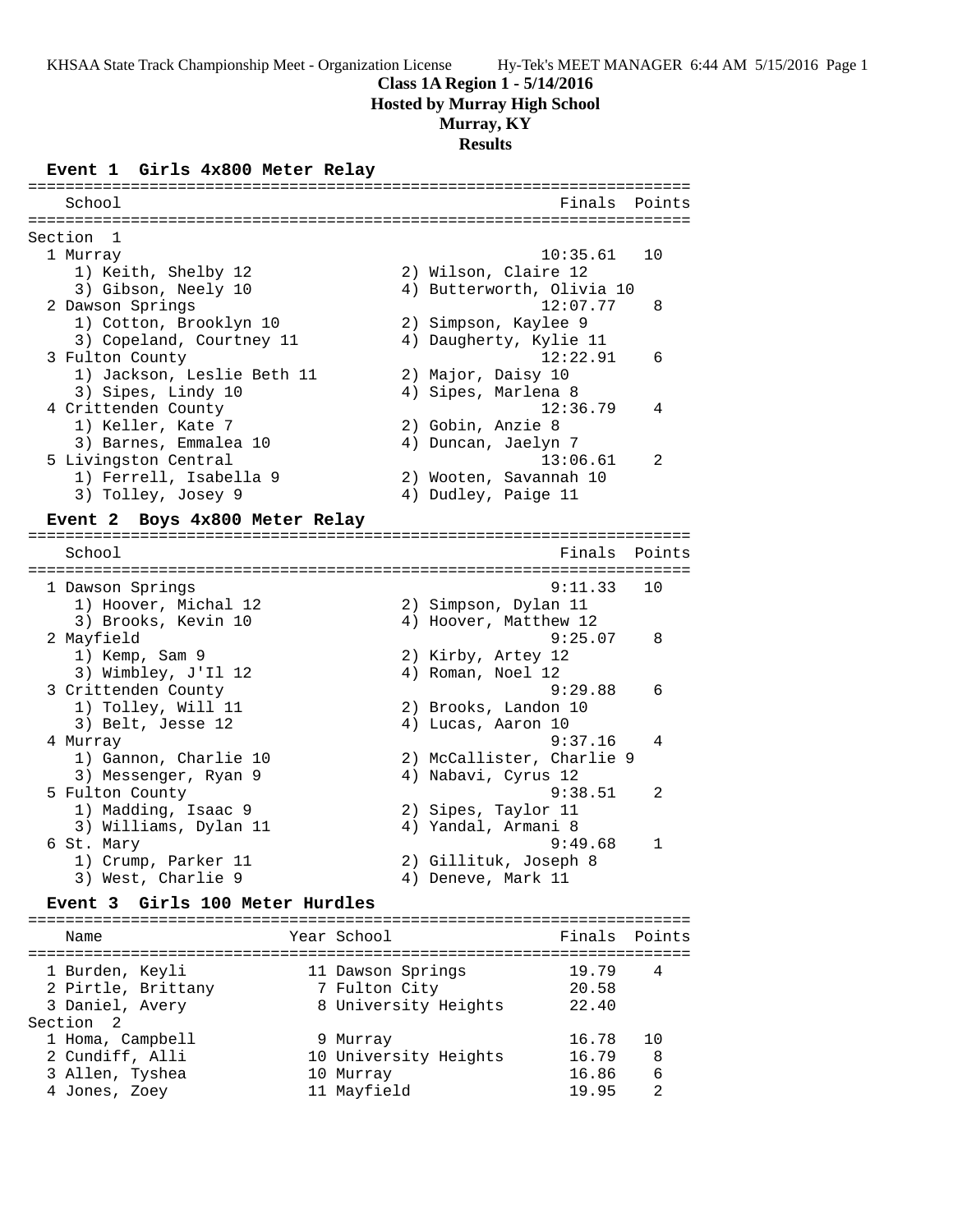## **Class 1A Region 1 - 5/14/2016**

**Hosted by Murray High School**

# **Murray, KY**

## **Results**

| Event 3 Girls 100 Meter Hurdles |                       |        |                |
|---------------------------------|-----------------------|--------|----------------|
| 5 Brown, Taylor                 | 10 Lyon County        | 20.09  | 1              |
| 6 Amberg, Mia                   | 7 Fulton County       | 20.22  |                |
| 7 Perryman, Kenlee              | 9 Crittenden County   | 20.26  |                |
| -- Potter, Jessie               | 7 Crittenden County   | DQ     |                |
| Event 4 Boys 110 Meter Hurdles  |                       |        |                |
| Name                            | Year School           | Finals | Points         |
| Section 1                       |                       |        |                |
| 1 Weir, Tyler                   | 9 Dawson Springs      | 22.57  |                |
| Section 2                       |                       |        |                |
| 1 Britt-Taylor, Malik           | 12 Murray             | 15.12  | 10             |
| 2 Weir, Tanner                  | 11 Dawson Springs     | 16.43  | 8              |
| 3 Abbott, Akilias               | 12 Fulton County      | 17.24  | 6              |
| 4 Boyd, Jordan                  | 11 Murray             | 17.78  | $\overline{4}$ |
| 5 Perkins, Will                 | 11 Crittenden County  | 19.42  | 2              |
| 6 Mcconnell, Gary               | 12 Crittenden County  | 19.85  | $\mathbf{1}$   |
| 7 Murphy, Keshawn               | 10 Fulton City        | 20.37  |                |
| 8 Cole, Cameron                 | 8 Fulton County       | 21.46  |                |
| Event 5 Girls 100 Meter Dash    |                       |        |                |
| Name                            | Year School           | Finals | Points         |
|                                 |                       |        |                |
| Section 1                       |                       |        |                |
| 1 Hagler, Jamila                | 9 Fulton County       | 14.92  |                |
| 2 Vaughn, Ellie                 | 11 St. Mary           | 15.24  |                |
| 3 Robinson, Tiki                | 12 Dawson Springs     | 15.26  |                |
| 4 Champion, Madison             | 9 Crittenden County   | 15.28  |                |
| 5 Cunningham, Haylie            | 11 Dawson Springs     | 16.90  |                |
| Section <sub>2</sub>            |                       |        |                |
| 1 Everett, Kyisha               | 7 Fulton City         | 13.61  | 1              |
| 2 Donald, Zakira                | 9 Fulton City         | 13.67  |                |
| 3 Stytz, Sheyenna               | 8 Livingston Central  | 13.88  |                |
| 4 Givens, Laken                 | 11 Livingston Central | 13.89  |                |
| 5 Cook, Sophie                  | 9 St. Mary            | 14.42  |                |
| 6 Hoffman, Sydney               | 7 Lyon County         | 14.88  |                |
| 7 Holloway, Orlundra            | 10 Fulton County      | 16.72  |                |
| Section<br>3                    |                       |        |                |
| 1 Taylor, Ann                   | 11 Murray             | 12.81  | 10             |
| 2 Homa, Yasmine                 | 12 Murray             | 13.02  | 8              |
| 3 Kabithe, Kui                  | 11 University Heights | 13.06  | 6              |
| 4 Cundiff, Alli                 | 10 University Heights | 13.21  | 4              |
| 5 McClure, Meagan               | 12 Mayfield           | 13.58  | 2              |
| 6 Wimbley, Katlyn               | 10 Mayfield           | 13.63  |                |
| 7 Berry, Kyrah                  | 9 Ballard Memorial    | 13.87  |                |
| 8 Wallace, Shelby               | 9 Crittenden County   | 14.25  |                |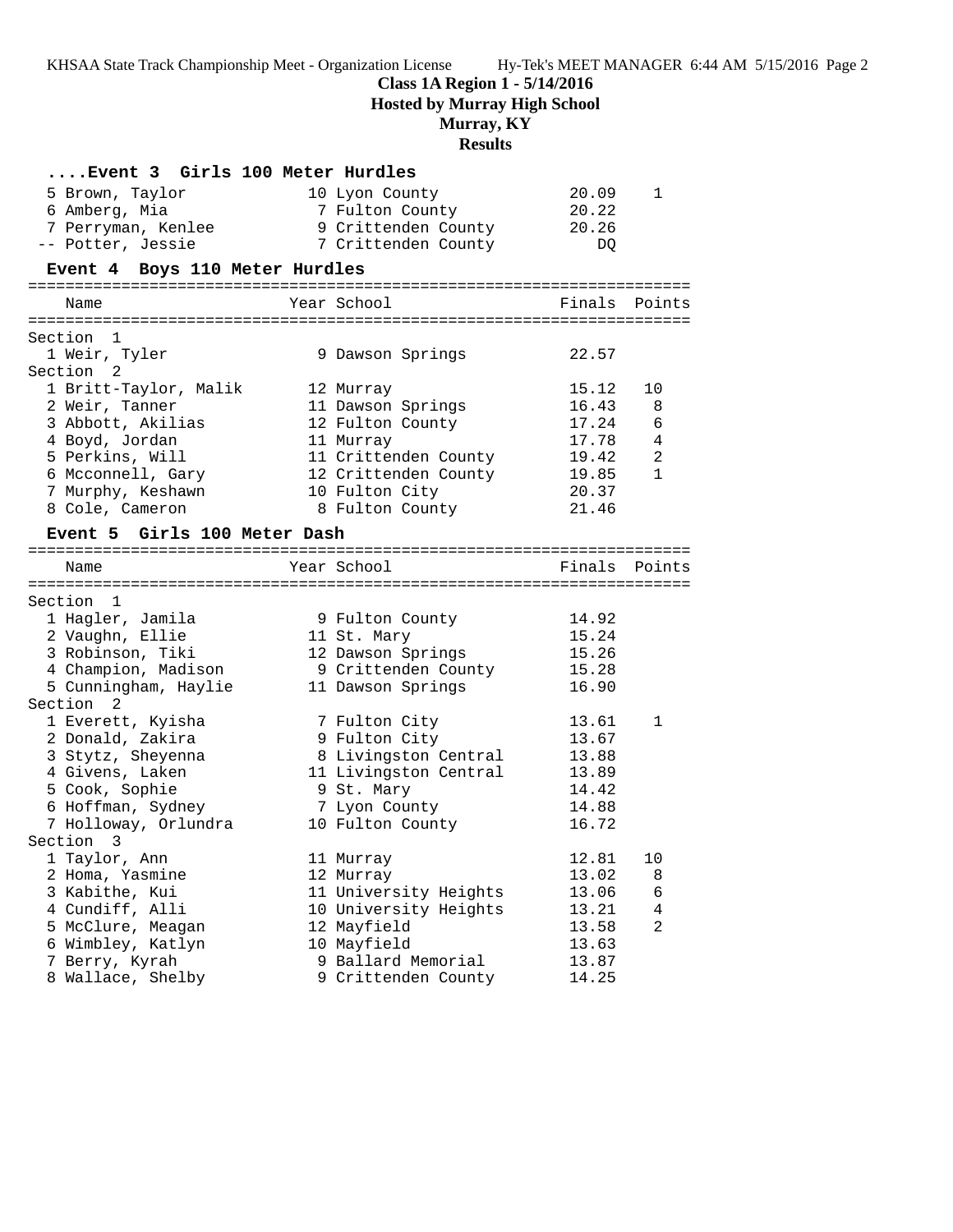# **Class 1A Region 1 - 5/14/2016**

**Hosted by Murray High School**

# **Murray, KY**

# **Results**

#### **Event 6 Boys 100 Meter Dash**

| Name                            | Year School               | Finals Points |              |
|---------------------------------|---------------------------|---------------|--------------|
| Section 1                       |                           |               |              |
| 1 Daniel, Taylor                | 10 University Heights     | 12.88         |              |
| 2 Burrus, Tristin               | 9 Lyon County             | 13.17         |              |
| 3 Gillituk, Joseph              | 8 St. Mary                | 14.28         |              |
| Section <sub>2</sub>            |                           |               |              |
| 1 Sloma, Maciej                 | 12 Livingston Central     | 11.79         | 4            |
| 2 Bledsoe, Jabarie              | 12 Ballard Memorial       | 12.19         |              |
| 3 Russelburg, Jacob             | 10 Crittenden County      | 12.22         |              |
| 4 Ferrell, Areon                | 11 Fulton City            | 12.38         |              |
| 5 Wilson, Greg                  | 9 Fulton County           | 12.48         |              |
| 6 Byas, TyRell                  | 11 Ballard Memorial       | 12.62         |              |
| 7 Castle, Josh                  | 12 Dawson Springs         | 12.75         |              |
| 8 Courtney, Reid                | 9 St. Mary                | 12.90         |              |
| Section 3                       |                           |               |              |
| 1 Miles, Des'jahvonni           | 12 Murray                 | 11.25         | 10           |
| 2 Britt-Taylor, Malik           | 12 Murray                 | 11.44         | 8            |
| 3 Bright, Trajon                | 11 Mayfield               | 11.77         | $\epsilon$   |
| 4 Allen, Aaron                  | 12 Fulton County          | 11.95         | 2            |
| 5 Vinson, Thomas                | 9 Fulton City             | 11.96         | $\mathbf{1}$ |
| 6 Nesbit, Devon                 | 9 Crittenden County       | 12.15         |              |
| 7 Duff, Austin                  | 10 Lyon County            | 12.26         |              |
| 8 Matthews, Trey                | 9 Mayfield                | 12.45         |              |
| Event 7 Girls 4x200 Meter Relay |                           |               |              |
|                                 |                           |               |              |
| School                          |                           | Finals        | Points       |
| Section 1                       |                           |               |              |
| 1 St. Mary                      |                           | 2:11.54       |              |
| 1) Veatch, Caroline 10          | 2) Cook, Sophie 9         |               |              |
| 3) Vaughn, Ellie 11             | 4) Gillituk, Ryan 9       |               |              |
| 2 Dawson Springs                |                           | 2:18.11       |              |
| 1) Robinson, Tiki 12            | 2) Cunningham, Haylie 11  |               |              |
| 3) Copeland, Courtney 11        | 4) Huddleston, Kaitlyn 11 |               |              |
| Section <sub>2</sub>            |                           |               |              |
| 1 Murray                        |                           | 1:49.16       | 10           |
| 1) Arakelyan, Linda 12          | 2) Futrell, Annie 10      |               |              |
| 3) Edminster, Hannah 10         | 4) Taylor, Ann 11         |               |              |
| 2 Fulton City                   |                           | 1:57.19       | 8            |
| 1) Beard, Shuntera 12           | 2) Donald, Zakira 9       |               |              |
| 3) Everett, Kyisha 7            | 4) Ware, Kereni 9         |               |              |
| 3 University Heights            |                           | 1:58.98       | 6            |
| 1) Hendricks, Lilyan 8          | 2) Pantierre, Aisha 9     |               |              |
| 3) Kabithe, Kui 11              | 4) Covington, Sheldon 10  |               |              |
| 4 Mayfield                      |                           | 1:59.52       | 4            |
| 1) Hurd, Mariah 12              | 2) McClure, Meagan 12     |               |              |
| 3) Whitehead, Jaden 9           | 4) Wimbley, Katlyn 10     |               |              |
| 5 Livingston Central            |                           | 2:04.01       | 2            |
| 1) Ringstaff, Addison 10        | 2) Campbell, Kalynn 10    |               |              |
| 3) Stafford, Hailey 9           | 4) Stytz, Sheyenna 8      |               |              |
| 6 Crittenden County             |                           | 2:05.88       | 1            |
| 1) Perryman, Kenlee 9           | 2) Wallace, Shelby 9      |               |              |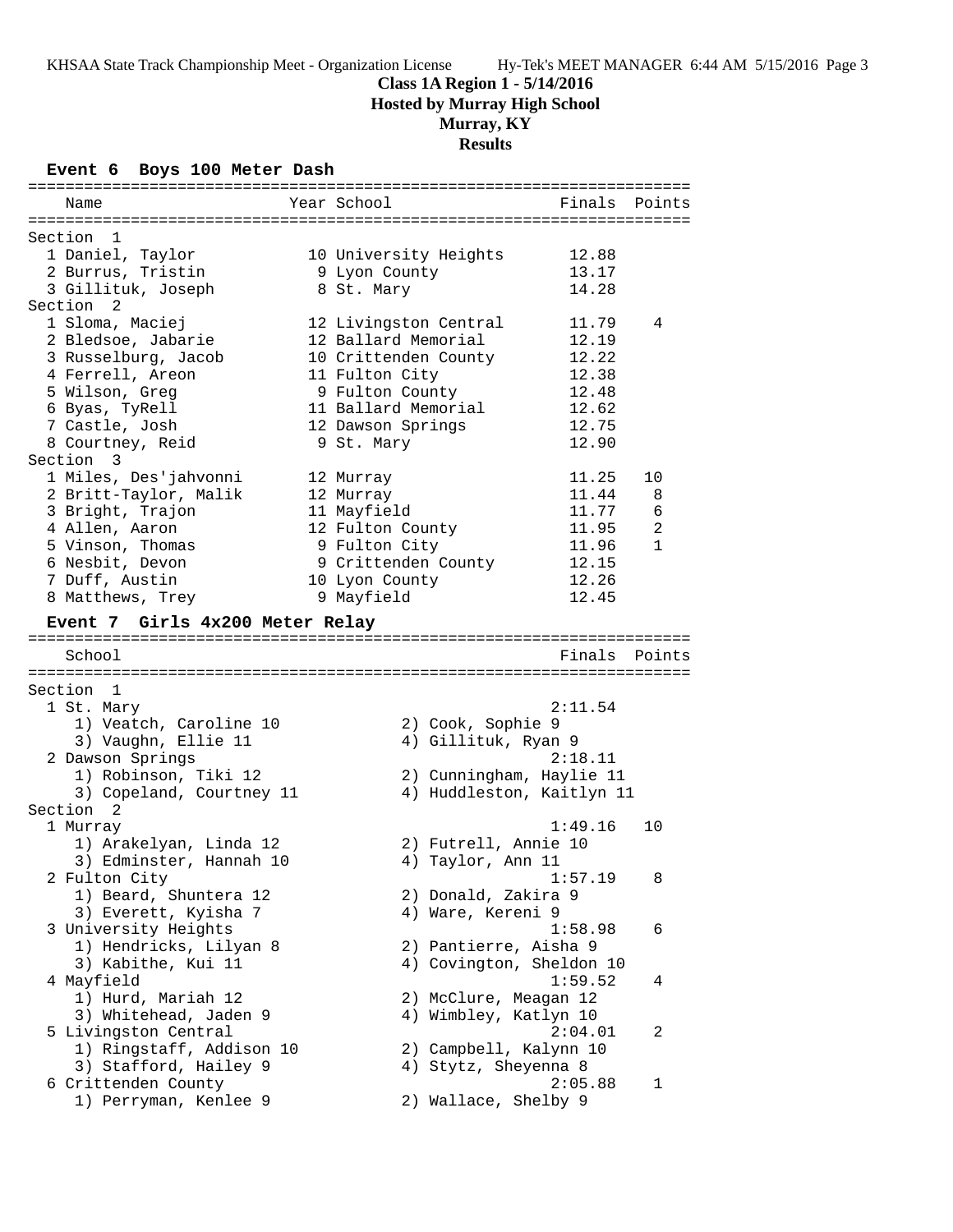**Class 1A Region 1 - 5/14/2016**

**Hosted by Murray High School**

## **Murray, KY**

#### **Results**

#### **....Event 7 Girls 4x200 Meter Relay**

| 3) Champion, Madison 9                                                              | 4) Lynch, Amanda 11   |
|-------------------------------------------------------------------------------------|-----------------------|
| 7 Lyon County                                                                       | 2:08.58               |
| 1) Brown, Taylor 10                                                                 | 2) Myers, Mia 9       |
| 3) Hoffman, Sydney 7                                                                | 4) Dycus, Destiny 7   |
| 8 Fulton County                                                                     | 2:11.11               |
| 1) Amberg, Mia 7                                                                    | 2) Ervin, Zaria 10    |
| 3) Hagler, Jamila 9                                                                 | 4) Roberts, Savanna 9 |
| $T_{\text{total}}$ 0 $D_{\text{total}}$ 4-000 $M_{\text{total}}$ $D_{\text{total}}$ |                       |

#### **Event 8 Boys 4x200 Meter Relay**

======================================================================= School **Finals** Points **Points** ======================================================================= Section 1 1 Mayfield 1:36.48 10 1) Bright, Trajon 11 2) Cherry, Quorterrius 9 3) Matthews, Trey 9  $\hskip1cm \hskip1cm 4$ ) Walker, Michael 12 2 Murray 1:37.23 8 1) McClure, Jumonte 12 2) Travis, Tanner 11 3) Isbell, Kemon 12 (4) Tucker, Isaiah 12 3 Fulton County 1:37.27 6 1) Abbott, Akilias 12 2) Allen, Aaron 12 3) Holman, Joe 12 4) Hampton, Devonte 12 4 Crittenden County 1:39.42 4 1) Nesbit, Devon 9 2) Lamey, Branen 9 3) Hicks, Dylan 12 4) Russelburg, Jacob 10 5 Lyon County 1:42.09 2 1) Tabor, Justin 8 2) Duff, Austin 10 3) Sandoval, Kendell 11 (4) Pollard, Haden 9 6 Fulton City 1:43.43 1 1) Ferrell, Areon 11 2) Harned, Gabe 9 3) Owens, Jordan 12 (4) 4) Vinson, Thomas 9 7 Livingston Central 1:43.47 1) Sloma, Maciej 12 2) Kitchens, Cameron 10 3) Kitchens, Carson 7 (4) Cooper, Chase 10 8 Dawson Springs 1:45.51 1) Hoover, Michal 12 2) Baker, Devan 10 3) Messamore, Jacob 12 (4) Ford, Dakota 12

#### **Event 9 Girls 1600 Meter Run**

#### ======================================================================= Name Year School Finals Points ======================================================================= 1 Kunnmann, Muki 9 University Heights 5:55.11 10 2 Keith, Shelby 12 Murray 5:57.32 8 3 Sipes, Marlena 8 Fulton County 6:11.06 6 4 Mccombs, Anya 8 Christian Fship 6:21.81 4 5 Shouse, Jenna 12 University Heights 6:22.52 2 6 Keller, Kate 7 Crittenden County 6:34.56 1 7 Gunn, Aubrie 8 Dawson Springs 6:35.41 8 Koenig, Julianne 11 St. Mary 7:02.32 9 Major, Daisy 10 Fulton County 7:34.65 10 Garrett, Madison 10 Dawson Springs 8:28.69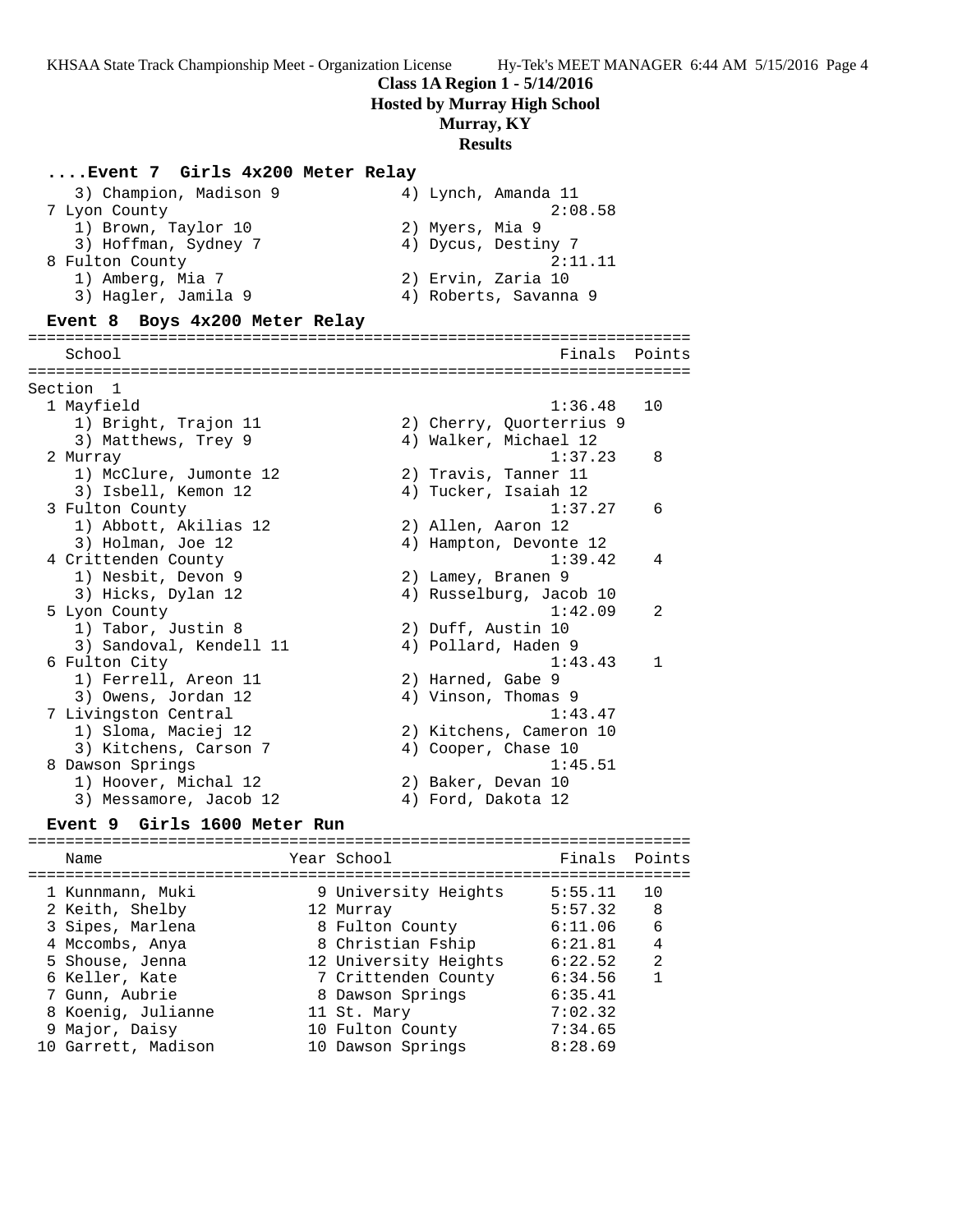# **Class 1A Region 1 - 5/14/2016**

**Hosted by Murray High School**

# **Murray, KY**

# **Results**

## **Event 10 Boys 1600 Meter Run**

| Name                                            | Year School           | Finals                                   | Points       |
|-------------------------------------------------|-----------------------|------------------------------------------|--------------|
| 1 Lucas, Aaron                                  | 10 Crittenden County  | 4:51.43                                  | 10           |
| 2 Hoover, Matthew                               | 12 Dawson Springs     | 5:07.31                                  | 8            |
| 3 Madding, Isaac                                | 9 Fulton County       | 5:07.57                                  | 6            |
| 4 West, Charlie                                 | 9 St. Mary            | 5:10.60                                  | 4            |
| 5 Kemp, Sam                                     | 9 Mayfield            | 5:21.37                                  | 2            |
| 6 Laframboise, Jake                             | 10 Christian Fship    | 5:23.74                                  | $\mathbf{1}$ |
| 7 Gannon, Charlie                               | 10 Murray             | 5:30.92                                  |              |
| 8 Croft, Jantzen                                | 12 Crittenden County  | 5:31.79                                  |              |
| 9 Con, Alex                                     | 11 Livingston Central | 5:39.25                                  |              |
| 10 Haley, Jordan                                | 10 Christian Fship    | 5:51.91                                  |              |
| 11 Sanchez, Ivan                                | 12 Mayfield           | 5:56.22                                  |              |
| 12 Jackson, Ethan                               | 9 Lyon County         | 5:57.29                                  |              |
| 13 Brooks, Kevin                                | 10 Dawson Springs     | 5:59.98                                  |              |
| 14 Williams, Gaylon 'trae' 9 Livingston Central |                       | 6:31.43                                  |              |
| Event 11 Girls 4x100 Meter Relay                |                       |                                          |              |
|                                                 |                       |                                          |              |
| School                                          |                       | Finals                                   | Points       |
|                                                 |                       |                                          |              |
| -- Lyon County                                  |                       | DQ                                       |              |
| 1) Dycus, Destiny 7                             |                       | 2) Taylor, LuLu 8                        |              |
| 3) Hoffman, Sydney 7                            |                       | 4) Brown, Taylor 10                      |              |
| Section<br>2                                    |                       |                                          |              |
| 1 Murray                                        |                       | 51.49                                    | 10           |
| 1) Futrell, Annie 10                            |                       | 2) Arakelyan, Linda 12                   |              |
| 3) Edminster, Hannah 10                         |                       | 4) Taylor, Ann 11                        |              |
| 2 Mayfield                                      |                       | 54.14                                    | 8            |
| 1) Hurd, Mariah 12                              |                       | 2) Wimbley, Katlyn 10                    |              |
| 3) McClure, Meagan 12                           |                       | 4) Whitehead, Jaden 9                    |              |
| 3 Fulton City                                   |                       | 55.13                                    | 6            |
| 1) Beard, Shuntera 12                           |                       | 2) Donald, Zakira 9                      |              |
| 3) Everett, Kyisha 7                            |                       | 4) Ware, Kereni 9                        |              |
| 4 Livingston Central                            |                       | 56.65                                    | 4            |
| 1) Givens, Laken 11                             |                       | 2) Cosby, Jensen 11                      |              |
| 3) Stytz, Sheyenna 8                            |                       | 4) Adams, Chaney 11                      |              |
| 5 Crittenden County                             |                       | 58.14                                    | 2            |
| 1) Potter, Jessie 7                             |                       | 2) Wallace, Shelby 9                     |              |
| 3) Champion, Madison 9                          |                       | 4) Lynch, Amanda 11                      |              |
| 6 Dawson Springs                                |                       | 1:00.61                                  |              |
| 1) Burden, Keyli 11                             |                       | 2) Ford, Kristian 11                     |              |
| 3) Robinson, Tiki 12                            |                       | 4) Huddleston, Kaitlyn 11                |              |
| 7 Fulton County                                 |                       | 1:00.94                                  |              |
| 1) Amberg, Mia 7                                |                       | 2) Ervin, Zaria 10                       |              |
| 3) Roberts, Savanna 9                           |                       | 4) Williams, Kylira 11                   |              |
| 8 St. Mary<br>1) Vaughn, Ellie 11               |                       | 1:04.54                                  |              |
| 3) Veatch, Caroline 10                          |                       | 2) Gillituk, Ryan 9<br>4) Cook, Sophie 9 |              |
|                                                 |                       |                                          |              |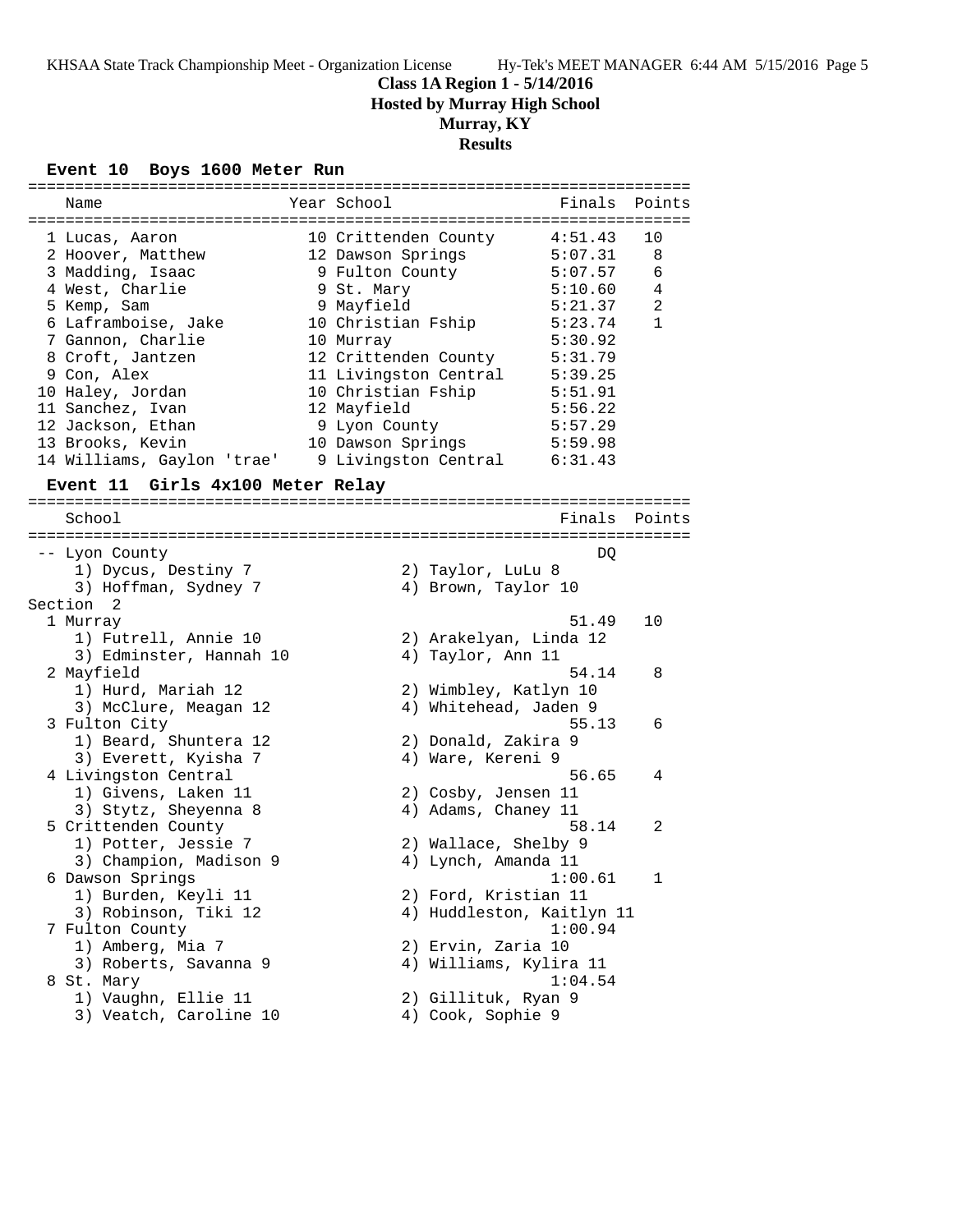## **Class 1A Region 1 - 5/14/2016**

**Hosted by Murray High School**

## **Murray, KY**

# **Results**

# **Event 12 Boys 4x100 Meter Relay**

| School                                   |                                          |                                                   | Finals Points |
|------------------------------------------|------------------------------------------|---------------------------------------------------|---------------|
|                                          |                                          |                                                   |               |
| Section 1                                |                                          |                                                   |               |
| 1 Murray                                 |                                          | 43.70                                             | 10            |
| 1) Travis, Tanner 11                     |                                          | 2) Glynn, Peyton 12                               |               |
| 3) Britt-Taylor, Malik 12                |                                          | 4) Miles, Des'jahvonni 12                         |               |
| 2 Mayfield                               |                                          | 45.48                                             | 8             |
| 1) Bright, Trajon 11                     |                                          | 2) Cherry, Quorterrius 9<br>4) Walker, Michael 12 |               |
| 3) Matthews, Trey 9                      |                                          | 47.12                                             |               |
| 3 Fulton County<br>1) Abbott, Akilias 12 |                                          | 2) Allen, Aaron 12                                | 6             |
| 3) Holman, Joe 12                        |                                          | 4) Jones, Justin 12                               |               |
| 4 Crittenden County                      |                                          | 47.16                                             | 4             |
| 1) Nesbit, Devon 9                       |                                          | 2) Lamey, Branen 9                                |               |
| 3) Hicks, Dylan 12                       |                                          | 4) Russelburg, Jacob 10                           |               |
| 5 Fulton City                            |                                          | 49.05                                             | 2             |
| 1) Ferrell, Areon 11                     |                                          | 2) Harned, Gabe 9                                 |               |
| 3) Owens, Jordan 12                      |                                          | 4) Vinson, Thomas 9                               |               |
| 6 Ballard Memorial                       |                                          | 49.36                                             | $\mathbf{1}$  |
| 1) Bledsoe, Jabarie 12                   |                                          | 2) Byas, TyRell 11                                |               |
| 3) Jones, Ross 10                        |                                          | 4) Yates, Trajan 11                               |               |
| 7 Dawson Springs                         |                                          | 49.98                                             |               |
| 1) Weir, Tanner 11                       |                                          | 2) Baker, Devan 10                                |               |
| 3) Messamore, Jacob 12                   |                                          | 4) Castle, Josh 12                                |               |
| Event 13 Girls 400 Meter Dash            |                                          |                                                   |               |
|                                          |                                          |                                                   |               |
| Name                                     | Year School                              | Finals                                            | Points        |
|                                          |                                          |                                                   |               |
| 1 Perryman, Kenlee                       |                                          | 9 Crittenden County 1:16.10                       |               |
| 2 Martin, Jada                           | 7 Fulton City                            | 1:21.96                                           |               |
| 3 Taylor, LuLu                           | 8 Lyon County                            | 1:23.71                                           |               |
| Section 2                                |                                          |                                                   |               |
| 1 Brechwald, Zipporah                    | 8 University Heights                     | 1:11.51                                           |               |
| 2 Calender, Abigail                      |                                          | 9 Livingston Central 1:16.63                      |               |
| 3 Gillituk, Ryan                         | 9 St. Mary                               | 1:18.68                                           |               |
| 4 Dunaway, Brook                         | 11 Mayfield                              | 1:18.69                                           |               |
| 5 Rice, Shianne                          | 11 Dawson Springs                        | 1:20.39                                           |               |
| -- Curnel, Courtney                      | 8 Crittenden County                      | DQ                                                |               |
| Section 3                                |                                          |                                                   |               |
| 1 Williams, Kylira                       | 11 Fulton County                         | 1:08.30                                           | 10            |
| 2 Jones, Jamera                          | 8 Murray                                 | 1:08.60                                           | 8             |
| 3 Reed, Emily                            | 9 Murray                                 | 1:08.66                                           | 6             |
| 4 Hendricks, Lilyan                      | 8 University Heights                     | 1:09.67                                           | 4             |
| 5 Ware, Kereni                           | 9 Fulton City                            | 1:10.66                                           | 2             |
| 6 Myers, Mia                             | 9 Lyon County                            | 1:10.67                                           | 1             |
| 7 Givens, Laken                          | 11 Livingston Central<br>9 Fulton County | 1:13.07                                           |               |
| 8 Roberts, Savanna                       |                                          | 1:15.32                                           |               |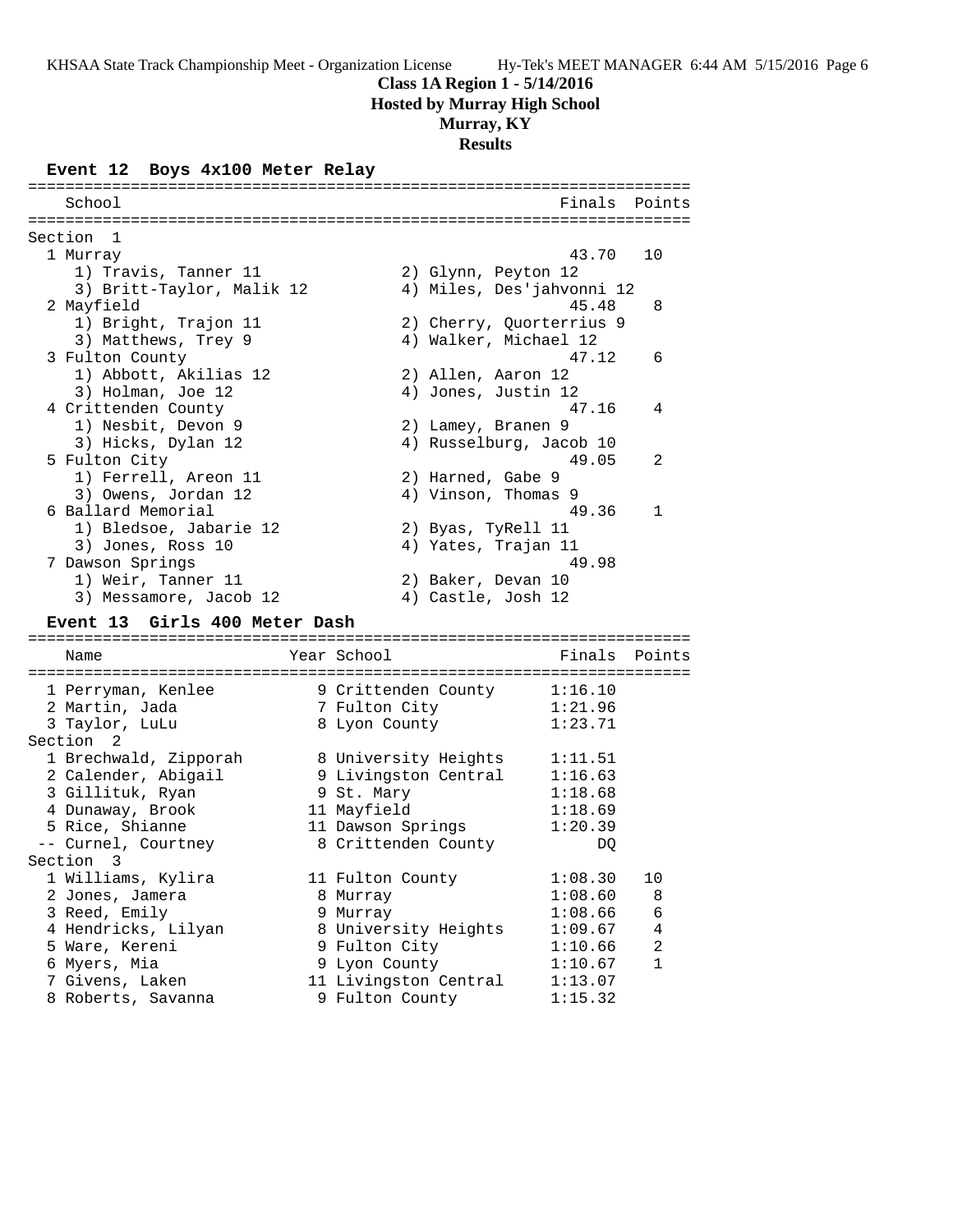## **Class 1A Region 1 - 5/14/2016**

**Hosted by Murray High School**

# **Murray, KY**

# **Results**

**Event 14 Boys 400 Meter Dash**

| ============                              |                       |         |                |
|-------------------------------------------|-----------------------|---------|----------------|
| Name                                      | Year School           | Finals  | Points         |
|                                           |                       |         |                |
| Section 1                                 |                       |         |                |
| 1 Crump, Parker                           | 11 St. Mary           | 1:00.01 |                |
| 2 Yandal, Armani                          | 8 Fulton County       | 1:00.31 |                |
| 3 Jones, Ross                             | 10 Ballard Memorial   | 1:01.43 |                |
| 4 Smith, Cj                               | 9 Fulton County       | 1:02.44 |                |
| 5 Wagner, Elvin                           | 7 University Heights  | 1:02.57 |                |
| 6 Mcconnell, Gary                         | 12 Crittenden County  | 1:02.65 |                |
| 7 Baker, Devan                            | 10 Dawson Springs     | 1:03.14 |                |
| 8 Weir, Tyler                             | 9 Dawson Springs      | 1:06.99 |                |
| Section<br>2                              |                       |         |                |
| 1 Glynn, Peyton                           | 12 Murray             | 52.04   | 10             |
| 2 Miles, Des'jahvonni                     | 12 Murray             | 52.47   | 8              |
| 3 Murphy, Keelan                          | 12 Mayfield           | 52.52   | 6              |
| 4 Summers, Jacori                         | 10 University Heights | 56.81   | 4              |
| 5 Sandoval, Kendell                       | 11 Lyon County        | 57.26   | $\overline{a}$ |
| 6 Tolley, Will                            | 11 Crittenden County  | 57.50   | $\mathbf{1}$   |
| 7 Roman, Noel                             | 12 Mayfield           | 57.62   |                |
| 8 Tabor, Justin                           | 8 Lyon County         | 57.96   |                |
| Event 15 Girls 300 Meter Hurdles          |                       |         |                |
|                                           |                       |         |                |
| Name                                      | Year School           | Finals  | Points         |
|                                           |                       |         |                |
| Section 1                                 |                       |         |                |
| 1 Sipes, Lindy                            | 10 Fulton County      | 1:01.39 |                |
| 2 Dycus, Destiny                          | 7 Lyon County         | 1:01.42 |                |
| 3 Arthur, Abby                            | 9 Dawson Springs      | 1:04.04 |                |
| 4 Ford, Kristian                          | 11 Dawson Springs     | 1:05.92 |                |
| Section <sub>2</sub>                      |                       |         |                |
| 1 Cundiff, Alli                           | 10 University Heights | 49.42   | 10             |
| 2 Campbell, Grace                         | 11 Murray             | 49.83   | 8              |
| 3 Homa, Campbell                          | 9 Murray              | 50.36   | 6              |
| 4 Pantierre, Aisha                        | 9 University Heights  | 54.51   | 4              |
| 5 Westbrook, Karessha                     | 12 Fulton City        | 57.19   | 2              |
| 6 Amberg, Mia                             | 7 Fulton County       | 57.85   | $\mathbf{1}$   |
| 7 Potter, Jessie                          | 7 Crittenden County   | 58.96   |                |
| 8 Champion, Madison                       | 9 Crittenden County   | 1:01.10 |                |
|                                           |                       |         |                |
| Boys 300 Meter Hurdles<br><b>Event 16</b> |                       |         |                |
|                                           | Year School           | Finals  | Points         |
| Name                                      |                       |         |                |
| Section 1                                 |                       |         |                |
| 1 Perkins, Will                           | 11 Crittenden County  | 50.27   |                |
| 2 Daniel, Taylor                          | 10 University Heights | 52.19   |                |
| 3 Murphy, Keshawn                         | 10 Fulton City        | 53.88   |                |
| Section<br>2                              |                       |         |                |
| 1 Britt-Taylor, Malik                     | 12 Murray             | 42.45   | 10             |
| 2 Cooper, Chase                           | 10 Livingston Central | 44.48   | 8              |
| 3 Hicks, Dylan                            | 12 Crittenden County  | 44.55   | 6              |
| 4 Abbott, Akilias                         | 12 Fulton County      | 46.50   | 4              |
| 5 Williams, Jon                           | 12 Dawson Springs     | 46.92   | 2              |
|                                           |                       |         |                |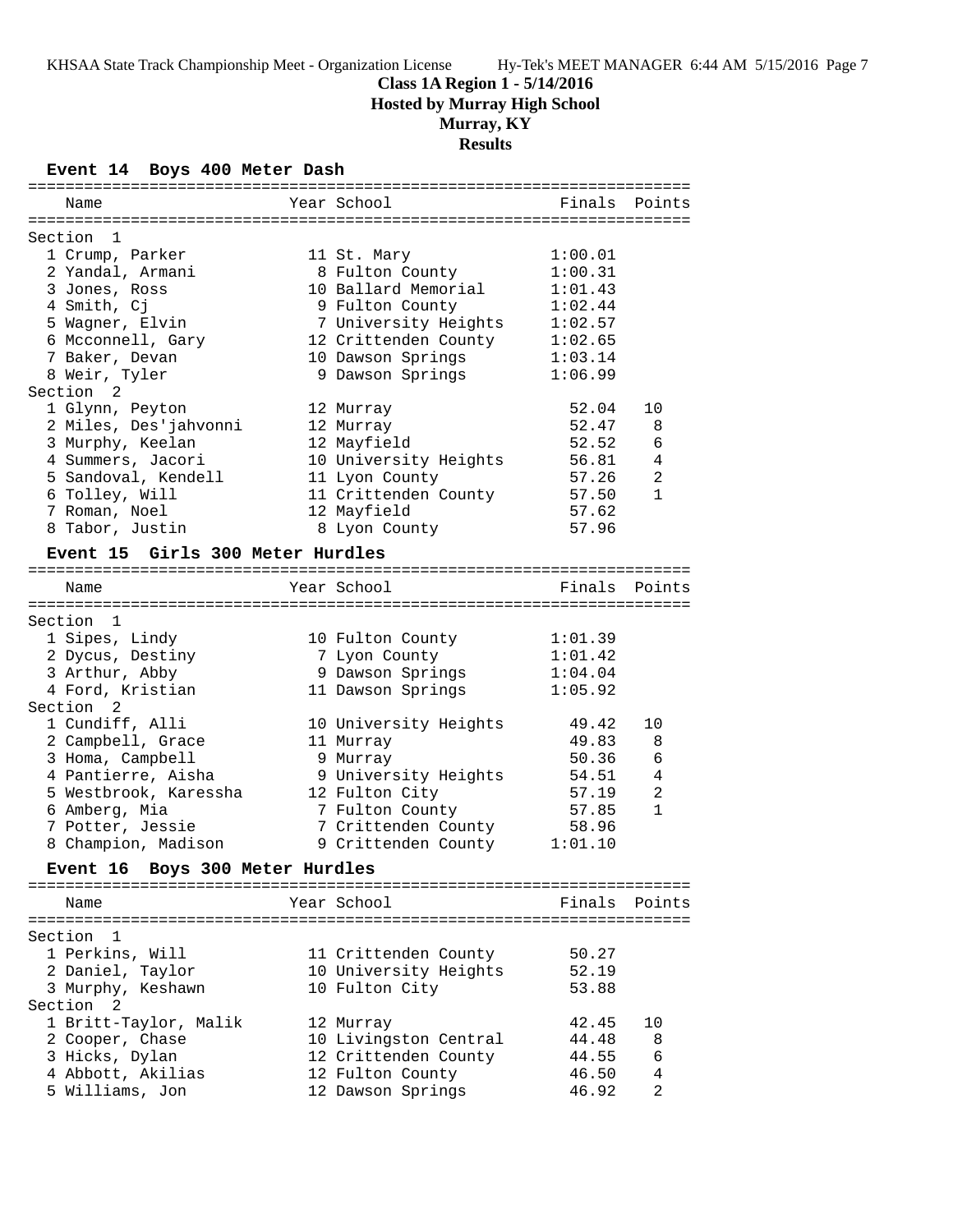**Class 1A Region 1 - 5/14/2016**

**Hosted by Murray High School**

# **Murray, KY**

## **Results**

| Event 16  Boys 300 Meter Hurdles        |                       |         |              |
|-----------------------------------------|-----------------------|---------|--------------|
| 6 Cole, Cameron                         | 8 Fulton County       | 47.12   | 1            |
| 7 Grey, Derion                          | 12 Mayfield           | 47.84   |              |
| 8 Boyd, Jordan                          | 11 Murray             | 49.03   |              |
| Event 17 Girls 800 Meter Run            |                       |         |              |
| Name                                    | Year School           | Finals  | Points       |
|                                         |                       |         |              |
| Section<br>-1.                          |                       |         |              |
| 1 Butterworth, Olivia                   | 10 Murray             | 2:34.93 | 10           |
| 2 Wilson, Claire                        | 12 Murray             | 2:39.09 | 8            |
| 3 Waltmon, Madelyn                      | 10 St. Mary           | 2:39.22 | 6            |
| 4 Shouse, Jenna                         | 12 University Heights | 2:42.08 | 4            |
| 5 Sipes, Marlena                        | 8 Fulton County       | 2:54.85 | 2            |
| 6 Campbell, Kalynn                      | 10 Livingston Central | 2:56.14 | $\mathbf{1}$ |
| 7 Koenig, Julianne                      | 11 St. Mary           | 3:02.03 |              |
| 8 Keller, Kate                          | 7 Crittenden County   | 3:02.46 |              |
| 9 Cotton, Brooklyn                      | 10 Dawson Springs     | 3:04.11 |              |
| 10 Jackson, Leslie Beth                 | 11 Fulton County      | 3:06.08 |              |
| 11 Ferrell, Isabella                    | 9 Livingston Central  | 3:10.06 |              |
| 12 Gobin, Anzie                         | 8 Crittenden County   | 3:21.25 |              |
| Event 18 Boys 800 Meter Run             |                       |         |              |
|                                         |                       |         |              |
| Name                                    | Year School           | Finals  | Points       |
|                                         |                       |         |              |
| 1 Deneve, Mark                          | 11 St. Mary           | 2:09.63 | 10           |
| 2 Hoover, Matthew                       | 12 Dawson Springs     | 2:09.70 | 8            |
| 3 Nabavi, Cyrus                         | 12 Murray             | 2:12.43 | 6            |
| 4 Kirby, Artey                          | 12 Mayfield           | 2:12.55 | 4            |
| 5 Hoover, Michal                        | 12 Dawson Springs     | 2:21.51 | 2            |
| 6 Sipes, Taylor                         | 11 Fulton County      | 2:27.93 | $\mathbf{1}$ |
| 7 Belt, Jesse                           | 12 Crittenden County  | 2:30.93 |              |
| 8 Morales, Victor                       | 11 Mayfield           | 2:31.17 |              |
| 9 Con, Alex                             | 11 Livingston Central | 2:31.43 |              |
| 10 Ray, Tyler                           | 10 Livingston Central | 2:33.84 |              |
| 11 Madding, Isaac                       | 9 Fulton County       | 2:40.63 |              |
| 12 Shrum, Darren G-T                    | 11 University Heights | 3:09.30 |              |
| Girls 200 Meter Dash<br><b>Event 19</b> |                       |         |              |
| Name                                    | Year School           | Finals  | Points       |
|                                         |                       |         |              |
| 1 Dudley, Paige                         | 11 Livingston Central | 31.54   |              |
| 2 Veatch, Caroline                      | 10 St. Mary           | 34.10   |              |
| 3 Holloway, Orlundra                    | 10 Fulton County      | 35.66   |              |
| 4 Hagler, Jamila                        | 9 Fulton County       | 36.20   |              |
| 5 Rice, Shianne                         | 11 Dawson Springs     | 36.96   |              |
| Section <sub>2</sub>                    |                       |         |              |
| 1 Hurd, Mariah                          | 12 Mayfield           | 29.37   |              |
| 2 Lynch, Amanda                         | 11 Crittenden County  | 30.26   |              |
| 3 Myers, Mia                            | 9 Lyon County         | 31.31   |              |
| 4 Hoffman, Sydney                       | 7 Lyon County         | 31.90   |              |
| 5 Curnel, Courtney                      | 8 Crittenden County   | 32.72   |              |
|                                         |                       |         |              |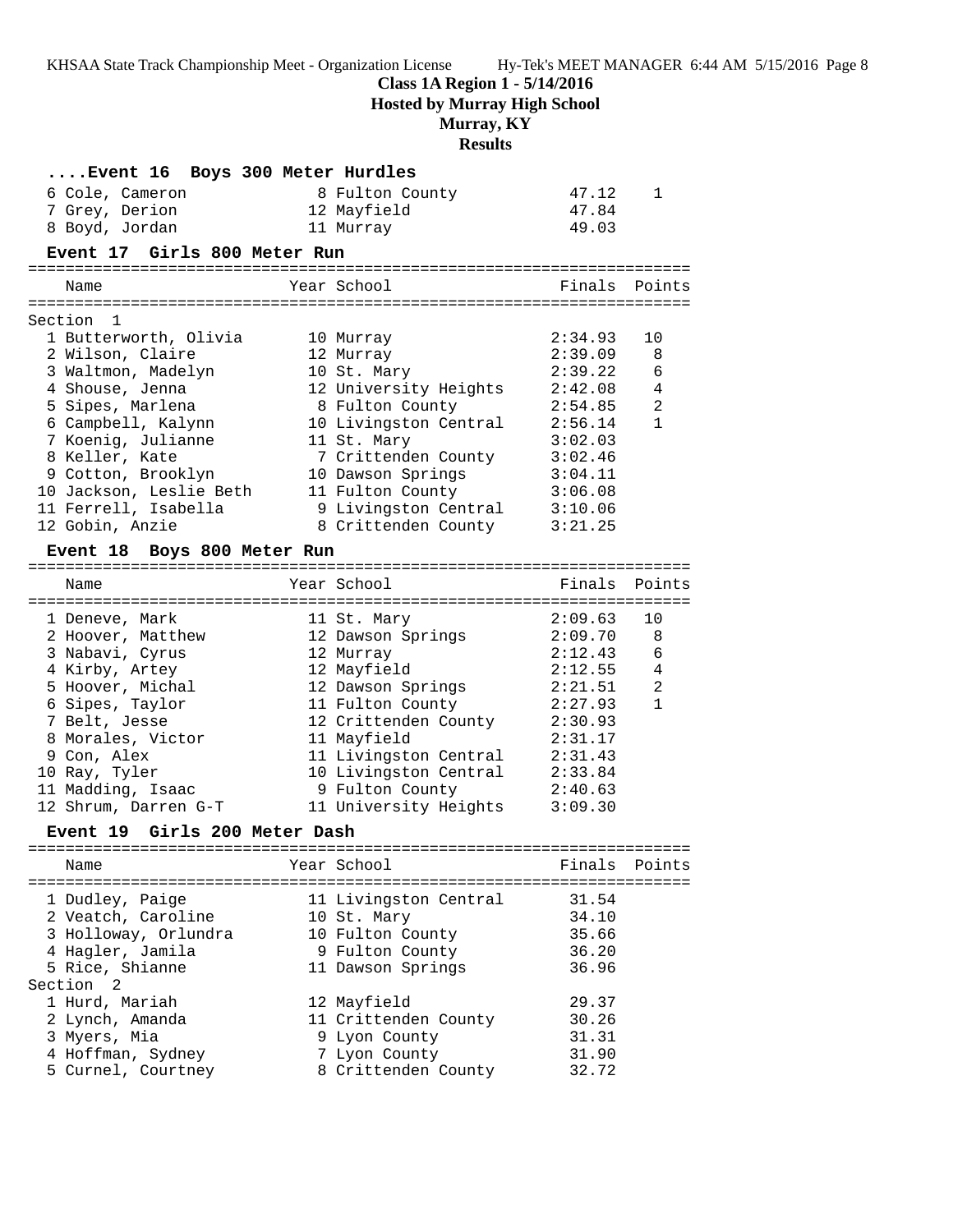**Class 1A Region 1 - 5/14/2016**

**Hosted by Murray High School**

# **Murray, KY**

# **Results**

| Event 19 Girls 200 Meter Dash           |                       |                |               |
|-----------------------------------------|-----------------------|----------------|---------------|
| 6 Elder, Savannah                       | 9 Livingston Central  | 33.82          |               |
| 7 Cunningham, Haylie                    | 11 Dawson Springs     | 36.10          |               |
| Section 3                               |                       |                |               |
| 1 Taylor, Ann                           | 11 Murray             | 26.81          | 10            |
| 2 Arakelyan, Linda                      | 12 Murray             | 27.13          | 8             |
| 3 Kabithe, Kui                          | 11 University Heights | 27.58          | 6             |
| 4 Wimbley, Katlyn                       | 10 Mayfield           | 28.71          | 4             |
| 5 Everett, Kyisha                       | 7 Fulton City         | 28.85          | 2             |
| 6 Berry, Kyrah                          | 9 Ballard Memorial    | 29.12          | $\mathbf{1}$  |
| 7 Westbrook, Karessha                   | 12 Fulton City        | 30.34          |               |
| 8 Covington, Sheldon                    | 10 University Heights | 30.96          |               |
| Event 20 Boys 200 Meter Dash            |                       |                |               |
|                                         |                       |                |               |
| Name                                    | Year School           |                | Finals Points |
|                                         |                       |                |               |
| Section 1                               |                       |                |               |
| 1 Ford, Dakota                          | 12 Dawson Springs     | 25.11          |               |
| 2 Crump, Parker                         | 11 St. Mary           | 26.33          |               |
| 3 Burrus, Tristin                       | 9 Lyon County         | 26.38          |               |
| 4 Wagner, Elvin                         | 7 University Heights  | 26.73          |               |
| -- Courtney, Reid                       | 9 St. Mary            | DQ             |               |
| Section<br>2                            |                       |                |               |
| 1 Summers, Jacori                       | 10 University Heights | 24.72          | 1             |
| 2 Lamey, Branen                         | 9 Crittenden County   | 25.23          |               |
| 3 Hampton, Devonte                      | 12 Fulton County      | 25.46          |               |
| 4 Yates, Trajan                         | 11 Ballard Memorial   | 25.53          |               |
| 5 Messamore, Jacob                      | 12 Dawson Springs     | 25.81          |               |
| 6 Brooks, Landon                        | 10 Crittenden County  | 26.10          |               |
| 7 Jones, Ross                           | 10 Ballard Memorial   | 26.47          |               |
| 8 Kitchens, Carson                      | 7 Livingston Central  | 26.51          |               |
| Section 3                               |                       |                |               |
| 1 Miles, Des'jahvonni                   | 12 Murray             | 23.17          | 10            |
| 2 Holman, Joe                           | 12 Fulton County      | 23.86          | 8             |
| 3 Sloma, Maciej                         | 12 Livingston Central | 23.94          | 6             |
| 4 Cherry, Quorterrius                   | 9 Mayfield            | 24.51          | 4             |
| 5 McClure, Jumonte                      | 12 Murray             | 24.63          | 2             |
| 6 Vinson, Thomas                        | 9 Fulton City         | 25.16          |               |
| 7 Owens, Jordan                         | 12 Fulton City        | 25.25          |               |
| 8 Bright, Trajon                        | 11 Mayfield           | 25.80          |               |
| Girls 3200 Meter Run<br><b>Event 21</b> |                       |                |               |
|                                         |                       | ============== |               |
| Name                                    | Year School           | Finals         | Points        |
| Section<br>1                            |                       |                |               |
| 1 Kunnmann, Muki                        | 9 University Heights  | 12:59.99       | 10            |
| 2 Sipes, Marlena                        | 8 Fulton County       | 13:44.14       | 8             |
| 3 Burlutska, Liza                       | 10 Murray             | 14:12.77       | 6             |
| 4 Gunn, Aubrie                          | 8 Dawson Springs      | 14:12.81       | 4             |
| 5 Simpson, Kaylee                       | 9 Dawson Springs      | 15:44.48       | 2             |
|                                         |                       |                |               |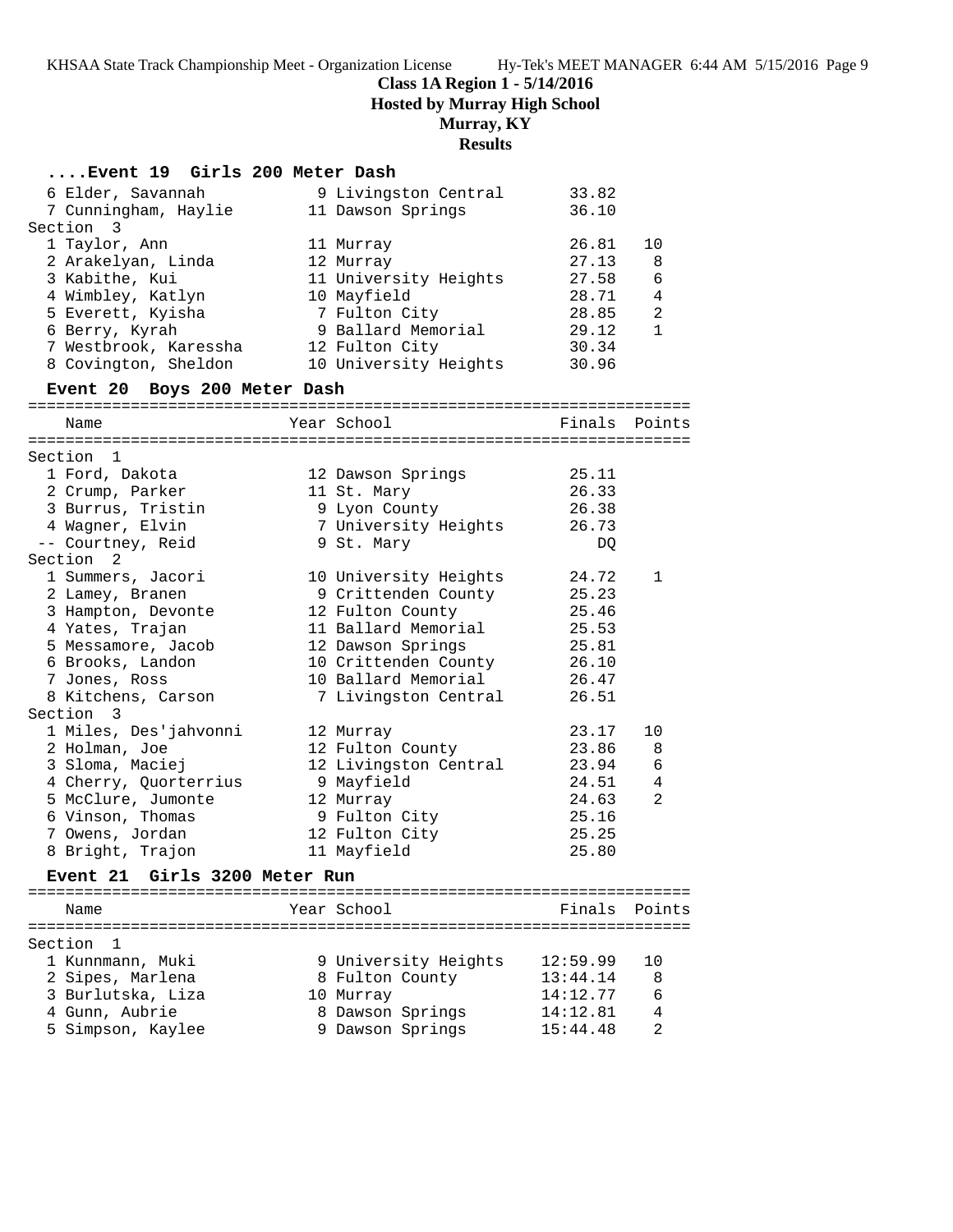## **Class 1A Region 1 - 5/14/2016 Hosted by Murray High School**

# **Murray, KY**

# **Results**

#### **Event 22 Boys 3200 Meter Run**

| Name                                      | Year School          | Finals                     | Points       |
|-------------------------------------------|----------------------|----------------------------|--------------|
| 1 Lucas, Aaron                            | 10 Crittenden County | 10:30.23                   | 10           |
| 2 West, Charlie                           | 9 St. Mary           | 11:07.58                   | 8            |
| 3 Madding, Isaac                          | 9 Fulton County      | 11:08.03                   | 6            |
| 4 McCallister, Charlie                    | 9 Murray             | 12:03.00                   | 4            |
| 5 Brooks, Kevin                           | 10 Dawson Springs    | 12:11.01                   | 2            |
| 6 Sipes, Taylor                           | 11 Fulton County     | 12:18.74                   | $\mathbf{1}$ |
| 7 McKnight, Jett                          | 10 Dawson Springs    | 12:24.63                   |              |
| 8 Laframboise, Jake                       | 10 Christian Fship   | 12:31.03                   |              |
| 9 Croft, Jantzen                          | 12 Crittenden County | 13:14.97                   |              |
| 10 Jackson, Ethan                         | 9 Lyon County        | 13:16.38                   |              |
| Event 23 Girls 4x400 Meter Relay          |                      |                            |              |
| School                                    |                      | Finals                     | Points       |
|                                           |                      |                            |              |
| 1 Murray                                  |                      | 4:29.30                    | 10           |
| 1) Homa, Campbell 9                       |                      | 2) Butterworth, Olivia 10  |              |
| 3) Arakelyan, Linda 12                    |                      | 4) Homa, Yasmine 12        |              |
| 2 University Heights                      |                      | 4:40.70                    | 8            |
| 1) Brechwald, Zipporah 8                  |                      | 2) Shouse, Jenna 12        |              |
| 3) Hendricks, Lilyan 8                    |                      | 4) Cundiff, Alli 10        |              |
| 3 Crittenden County                       |                      | 4:51.73                    | 6            |
| 1) Potter, Jessie 7                       |                      | 2) Shuecraft, Nikki 12     |              |
| 3) Wallace, Shelby 9                      |                      | 4) Perryman, Kenlee 9      |              |
| 4 Livingston Central                      |                      | 5:00.38                    | 4            |
| 1) Givens, Laken 11                       |                      | 2) Cosby, Jensen 11        |              |
| 3) Stafford, Hailey 9                     |                      | 4) Adams, Chaney 11        |              |
| 5 Fulton County                           |                      | 5:03.15                    | 2            |
| 1) Williams, Kylira 11                    |                      | 2) Sipes, Lindy 10         |              |
| 3) Roberts, Savanna 9                     |                      | 4) Jackson, Leslie Beth 11 |              |
| 6 Dawson Springs                          |                      | 5:16.23                    | 1            |
| 1) Arthur, Abby 9                         |                      | 2) Huddleston, Kaitlyn 11  |              |
| 3) Cotton, Brooklyn 10                    |                      | 4) Copeland, Courtney 11   |              |
| 7 Fulton City                             |                      | 5:33.03                    |              |
| 1) Jones, Aniya 9                         | 2) Martin, Jada 7    |                            |              |
| 3) Pirtle, Brittany 7                     |                      | 4) Kinney, Shamarra 7      |              |
| Boys 4x400 Meter Relay<br><b>Event 24</b> |                      |                            |              |
|                                           |                      |                            |              |
| School                                    |                      | Finals                     | Points       |
| 1 Mayfield                                |                      | 3:44.71                    | 10           |
| 1) Grey, Derion 12                        |                      | 2) Kirby, Artey 12         |              |
| 3) Roman, Noel 12                         |                      | 4) Murphy, Keelan 12       |              |
| 2 Murray                                  |                      | 3:44.74                    | 8            |

 1) Travis, Tanner 11 2) Isbell, Kemon 12 3) Nabavi, Cyrus 12 4) Glynn, Peyton 12

 1) Russelburg, Jacob 10 2) Hicks, Dylan 12 3) Nesbit, Devon 9 4) Tolley, Will 11

3 Crittenden County 3:45.57 6

 4 Dawson Springs 3:51.60 4 1) Williams, Jon 12 2) Simpson, Dylan 11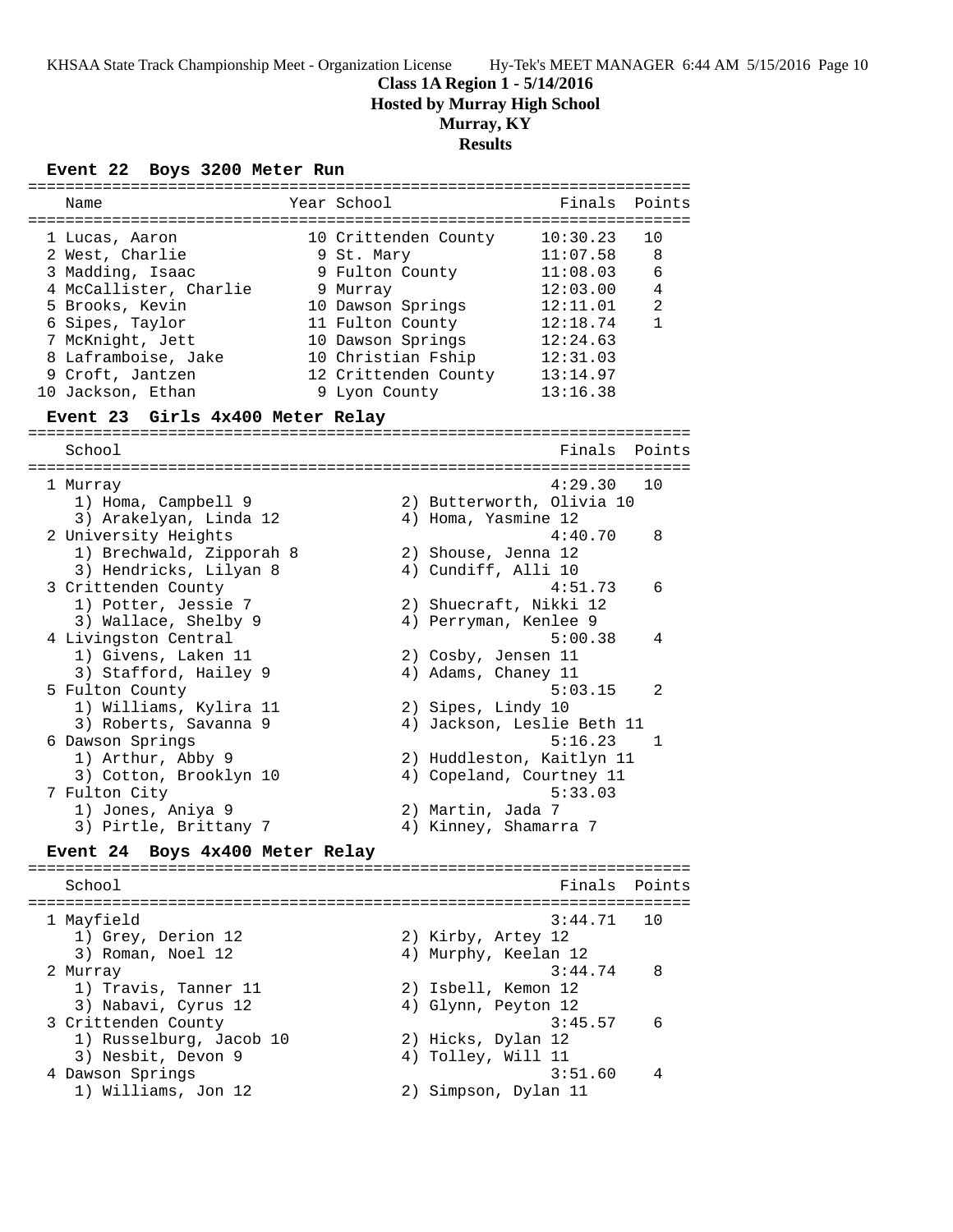# **Class 1A Region 1 - 5/14/2016**

**Hosted by Murray High School**

## **Murray, KY**

## **Results**

#### **....Event 24 Boys 4x400 Meter Relay**

| 3) Hoover, Michal 12    | 4) Hoover, Matthew 12 |                |
|-------------------------|-----------------------|----------------|
| 5 Lyon County           | 4:02.51               | $\overline{2}$ |
| 1) Duff, Austin 10      | 2) Pollard, Haden 9   |                |
| 3) Sandoval, Kendell 11 | 4) Tabor, Justin 8    |                |
| 6 Fulton County         | 4:03.24               |                |
| 1) Smith, Cj 9          | 2) Cole, Cameron 8    |                |
| 3) Yandal, Armani 8     | 4) Williams, Dylan 11 |                |
| 7 Livingston Central    | 4:25.92               |                |
| 1) Kitchens, Cameron 10 | 2) Sharp, Laine 12    |                |
| 3) Cooper, Chase 10     | 4) Ray, Tyler 10      |                |
|                         |                       |                |

#### **Event 39 Mixed 100 Meter Dash Relay Unified Ambulatory**

| Name                                                | Year School      |                      | Finals  |
|-----------------------------------------------------|------------------|----------------------|---------|
|                                                     |                  |                      |         |
| 1 Murphy, Hayden                                    | M7 Fulton County |                      | x15.96  |
| 2 Allen, Dapheus                                    | M8 Fulton County |                      | x16.45  |
| 3 Hooper, Victoria                                  |                  | W11 Dawson Springs   | 17.91   |
| 4 Cunningham, Haylie                                |                  | W11 Dawson Springs   | 18.18   |
| Section 2                                           |                  |                      |         |
| 1 Terrell, Landis                                   | M9 Fulton County |                      | 14.68   |
| 2 Walker, Jayson                                    | M9 Murray        |                      | 14.97   |
| 3 McGee, Hunter                                     |                  | M10 Dawson Springs   | 14.99   |
| 4 Bridges, Broc                                     | M7 Fulton County |                      | 15.40   |
| 5 Blanton, Asia                                     | W9 Murray        |                      | 16.84   |
| 6 Shuck, Joseph                                     |                  | M7 Dawson Springs    | 19.11   |
| 7 Barron, Olivia                                    | W9 Murray        |                      | 19.84   |
| 8 Doaks, Tae                                        | M8 Murray        |                      | 21.88   |
| Event 40 Mixed 4x100 Meter Relay Unified Ambulatory |                  |                      |         |
|                                                     |                  |                      |         |
| School                                              |                  |                      | Finals  |
|                                                     |                  |                      |         |
| Section<br>$\overline{1}$                           |                  |                      |         |
| 1 Murray                                            |                  |                      | 1:01.59 |
| 1) Hahs, Natalie 11                                 |                  | 2) Poyner, Colin 10  |         |
| 3) Walker, Jayson 9                                 |                  | 4) Elmore, Katie 9   |         |
| 2 Fulton County                                     |                  |                      | 1:03.08 |
| 1) Allen, Dapheus 8                                 |                  | 2) Bridges, Broc 7   |         |
| 3) Murphy, Hayden 7                                 |                  | 4) Terrell, Landis 9 |         |

#### **Event 41 Mixed 400 Meter Dash Relay Unified Ambulatory** ================================================================

| Name                                                                                                                | Year School                                                                                              | Finals                                                           |
|---------------------------------------------------------------------------------------------------------------------|----------------------------------------------------------------------------------------------------------|------------------------------------------------------------------|
| 1 Murphy, Hayden<br>2 Bridges, Broc<br>3 Terrell, Landis<br>4 Poyner, Colin<br>5 Allen, Dapheus<br>6 James, Kathryn | M7 Fulton County<br>M7 Fulton County<br>M9 Fulton County<br>M10 Murray<br>M8 Fulton County<br>W11 Murray | 1:13.89<br>1:16.97<br>x1:19.06<br>1:19.98<br>x1:20.10<br>1:20.56 |
|                                                                                                                     |                                                                                                          |                                                                  |